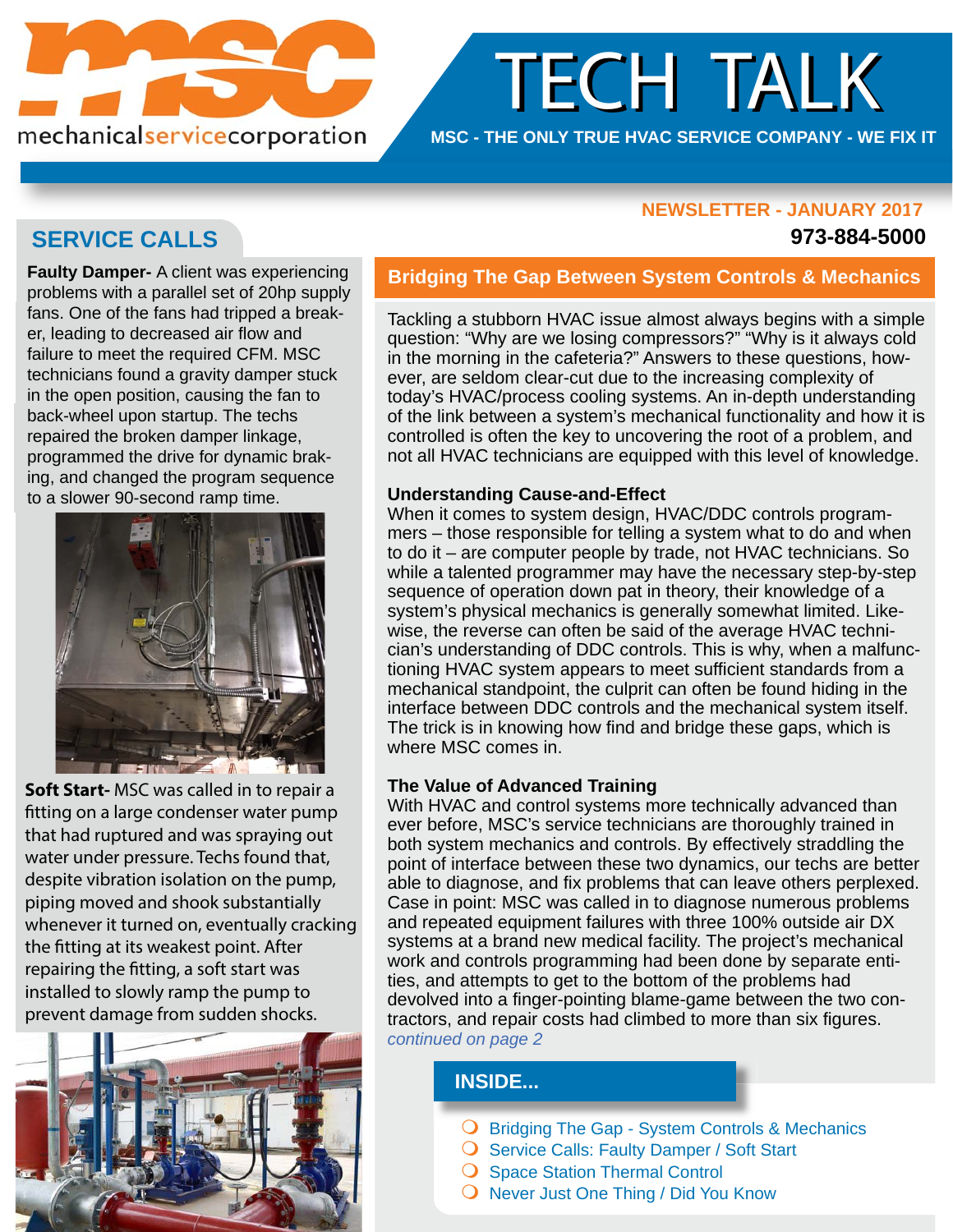# TECH TALK

**MSC - THE ONLY TRUE HVAC SERVICE COMPANY - WE FIX IT** 

#### **NEWSLETTER - JANUARY 2017**

**973-884-5000**

# **SPACE STATION THERMAL CONTROL**

**Thermal control on the International Space Station is essential for keeping the station running and sustaining human life, but the physics of outer space mean there are distinct differences from the thermal control systems we use here on Earth.** With temperatures on the sun-facing side of station reaching 250°F and dark side temperatures hovering at -250°F, the ISS's thermal control system must balance the two extremes while controlling excess heat produced by electronic instruments and equipment.

There are two main thermal control systems on the ISS: the Passive Thermal Control System (PTCS) and the Active Thermal Control System (ATCS). Thermal control starts with the PTCS, which consists of insulation and thermal surface coatings to block solar radiation and the extreme cold of outer space, as well as heaters and heat pipes. The ATCS takes over to provide heat rejection where the heat loads exceed the capabilities of the PCTS.

The crew module of the space station is chock full of electronic instruments that produce waste heat, which the ATCS must remove and transfer to space. This is achieved with cold plates and heat exchangers cooled by a circulating water loop. The collected heat is then transferred to ammonia contained in two loops located on the



exterior of the space station's main truss. The heated ammonia is then circulated through huge radiators that release the heat into space as infrared radiation. Ammonia was selected by NASA because it best meets thermal performance and safety requirements for toxicity, flammability, freeze temperature, stability, and cost.

In addition to heat removal, the ATCS works in tandem with the station's environmental control system to manage air quality and flow. Hot and cold air don't rise and fall in zero gravity, so air must be properly circulated to provide a well-mixed, breathable atmosphere while preventing condensation, electrical shocks, corrosion, and microbial growth.

# **Bridging the Gap between System Controls & Mechanics**

### *continued from page 1*

**Drawing on combined expertise in mechanical, electrical, and controls systems,** MSC techs stepped in and traced the problems to cause-and-effect lapses between sequencing and mechanical function, and the appropriate fixes were applied.

So what went wrong on this project? While it wouldn't be fair to assign all of the blame to either the designers, DDC programmers, or the installing contractor, the problems most certainly could have been avoided with better collaboration. Also, the issues that occurred should have been uncovered during performance testing, but in this case a perfunctory "checklist" commissioning process was performed, rather than the customized testing the [facility's complex systems required, and prob](http://www.mscnj.com/pdf/labs-fiber-tower-project.pdf)lems were overlooked.